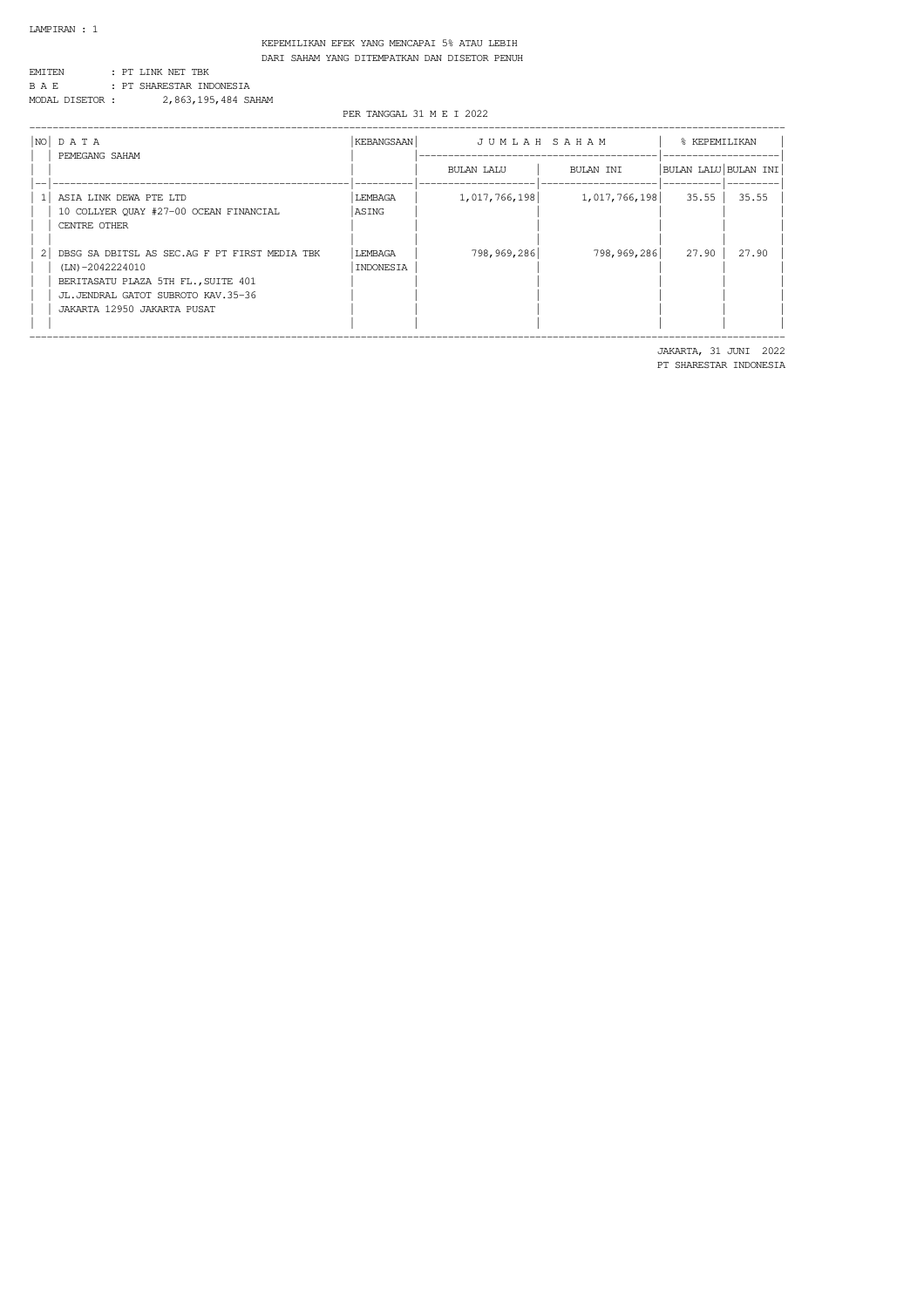| <b>NOMOR</b><br>NAMA PEMEGANG SAHAM<br>JUMLAH SAHAM<br>JUMLAH SAHAM<br>$\approx$<br>g.<br>JUMLAH SAHAM<br>PERUBAHAN<br>SEBELUMNYA<br>BULAN INI | KEPEMILIKAN SAHAM OLEH DIREKSI/KOMISARIS PER 31/05/2022 |  |  | HALAMAN: |           |
|------------------------------------------------------------------------------------------------------------------------------------------------|---------------------------------------------------------|--|--|----------|-----------|
|                                                                                                                                                |                                                         |  |  |          | $\approx$ |
|                                                                                                                                                |                                                         |  |  |          |           |
| 0.00<br>0.00<br>TOTAL:<br><sup>n</sup><br><sup>n</sup><br>0                                                                                    |                                                         |  |  |          | 0.00      |